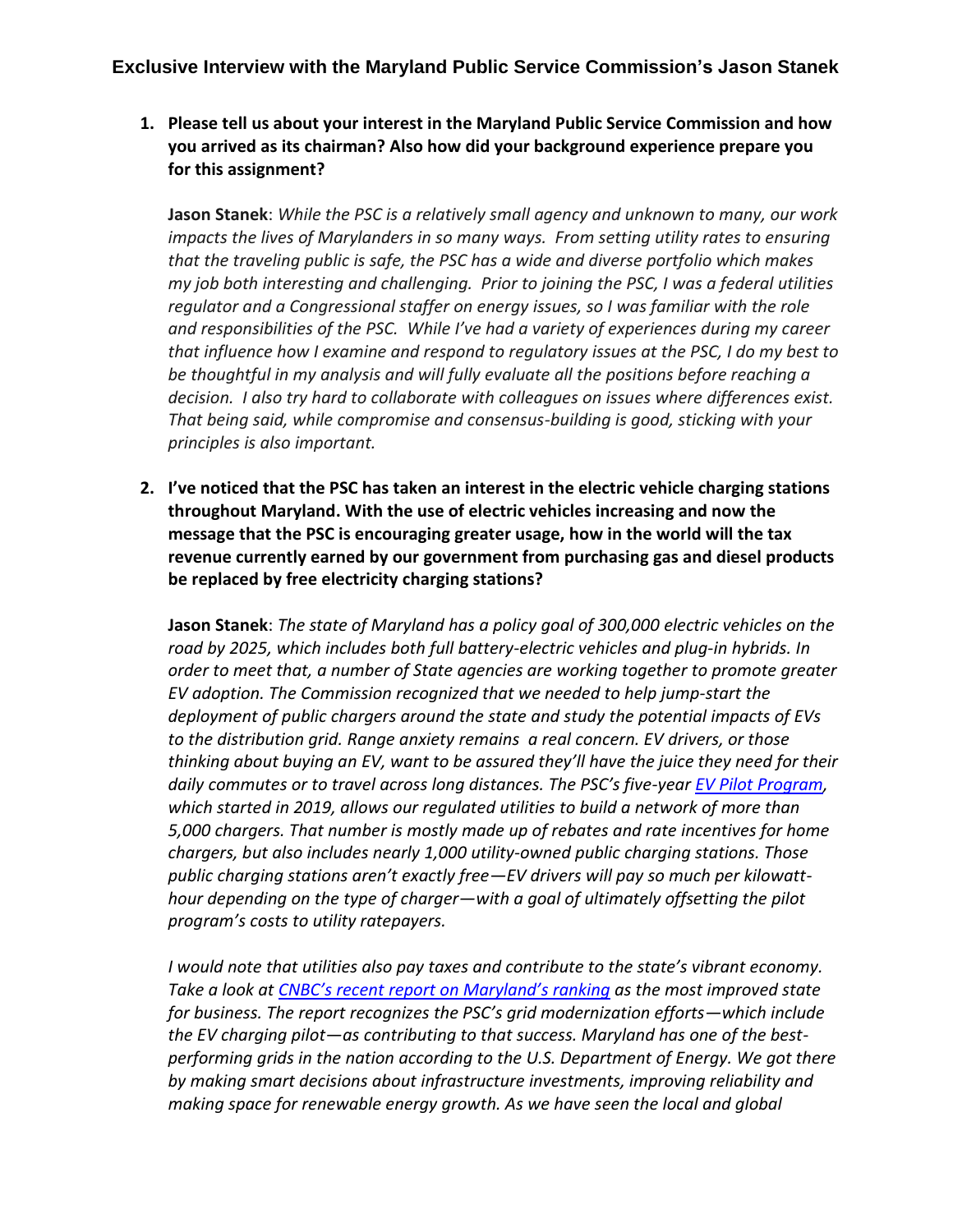# **Exclusive Interview with the Maryland Public Service Commission's Jason Stanek**

*impacts of climate change and the shift from fossil fuel generation to renewable sources, I believe there will be even more opportunities in Maryland for new, clean energy companies and new sources of revenue and jobs. As an EV owner and advocate, I believe EV adoption will have tremendous benefits for Maryland in the long run—a cleaner, more resilient grid, reduced greenhouse gas emissions leading to a cleaner, healthier environment for our citizens, and enhanced economic development potential.* 

**3. Your Public Conference 52 (PC52), which encourages diverse supplier spend throughout your regulated industries of energy, communication and transportation and its subscribing companies just reported a combined spend of \$1.2 billion for 2020, which is the highest it's ever been since the program's inception in 2009. However, some of the companies did not crack the minimum spend of 25% of total spend in Maryland. How can, in your opinion, those companies that did not meet the minimum spend do better and reach it?**

**Jason Stanek:** *First, I would note that participation in the [Supplier Diversity program](https://www.psc.state.md.us/search-results/?q=pc52&x.x=17&x.y=19&search=all&search=rulemaking) is 100% voluntary. The participating companies have signed an MOU committing to diverse procurement goals and targets. Much of the credit for the success and evolution of this program goes to Commissioner Emeritus Harold Williams, who was its champion from the very beginning. Now, and even before he rose to the bench, my colleague, Commissioner Obi Linton, carries on that legacy. The Maryland PSC is very proud of the progress companies have made over the years – including a record diverse spend, in terms of dollars and ratio, for the third year in a row, and new categories of diverse suppliers with which utility companies can engage. Stretching the tent poles is good for Maryland's utilities, its customers and our state's overall business climate. Despite the program's success, as we heard in the Commission's most recent annual hearing, we know that the COVID-19 pandemic has had an impact on some companies' abilities to network, establish new business relationships, and meet the program goals. I am optimistic that when the effects of the pandemic begin to subside, we will see spending with diverse suppliers increase and set new records.* 

### **4. What is the PSC's role with Maryland's new Offshore Wind renewable energy industry?**

**Jason Stanek:** *The Commission is responsible for determining if these proposed wind farms will be awarded offshore wind renewable energy credits, or ORECs. These are ratepayer-funded subsidies approved by the legislature as a financing mechanism to spur development in this industry and to help Maryland achieve its aggressive clean and renewable energy goals. The monthly bill impacts to utility customers are capped by state law and the Commission cannot award ORECs to a project if it goes over those caps. In May 2017, the Commission awarded ORECs to two projects located off the coast of Ocean City – Skipjack Offshore Energy and US Wind – for a total of 268 MW in capacity as part of the first round of procurement. The projects have the potential to yield over \$1.8 billion of in-state spending, spur the creation of almost 9,700 new direct*